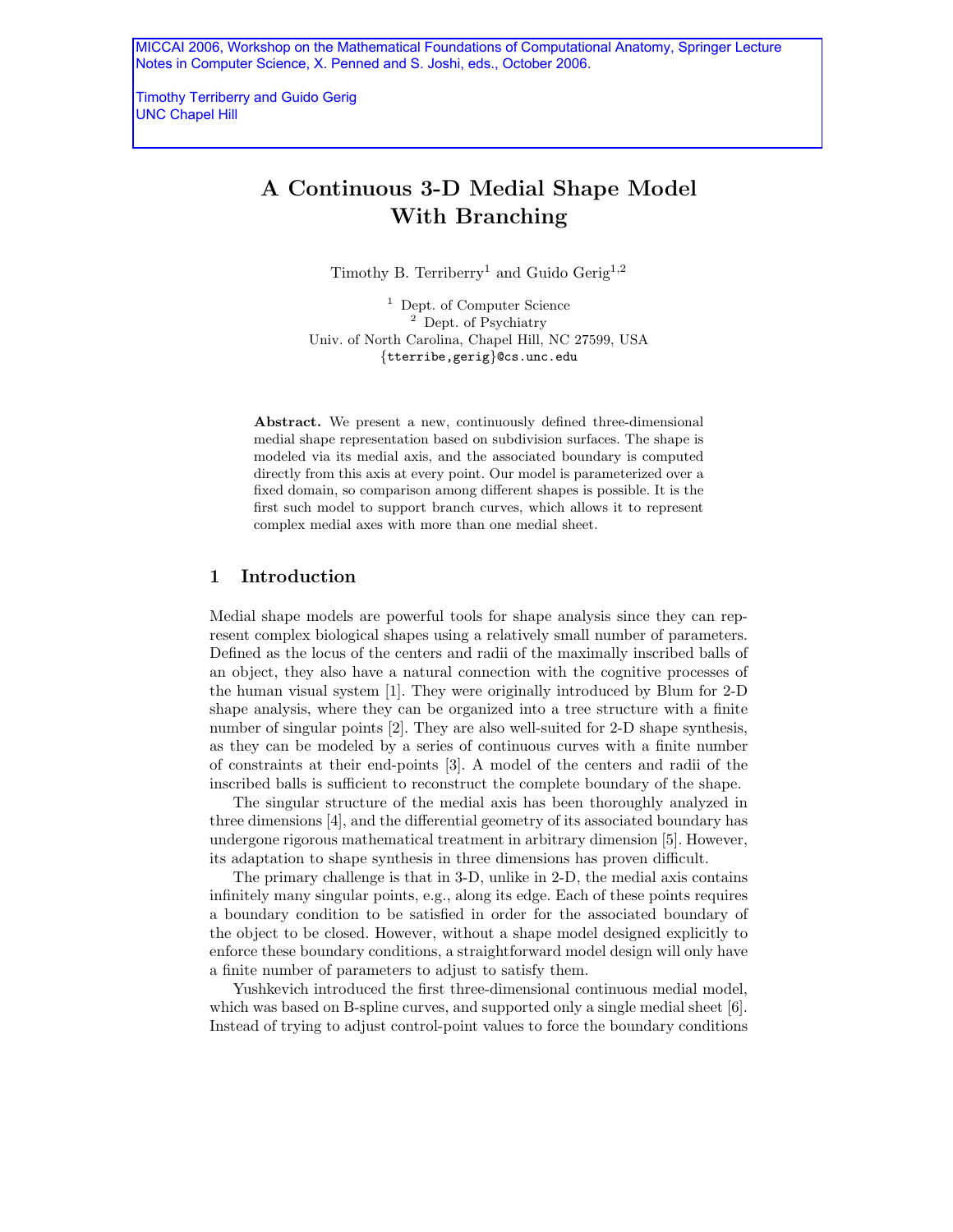to be true on the edge of the spline domain, he adjusted the radius function on the edge to force the boundary conditions to be true somewhere in the interior. Yushkevich then implicitly solved for the curve where this occurred, and defined this to be the edge of the axis.

Unfortunately, this meant that the edge of every shape model had a different location in the domain, and due to the unconstrained, irregular shape, there was no straightforward mapping between the interiors of different models. This makes the representation unsuitable for comparing different shapes or performing shape statistics across a population. It also makes it impossible to join multiple sheets, as there is no way to make the sheets intersect along a specific curve without solving high degree polynomial equations, much less obey boundary conditions.

Yushkevich et al. later describe an approach that produces an explicit domain by interpolating a potential function  $\rho$  across the medial axis instead of the radius [7]. The radius is recovered by numerically solving a differential equation with boundary conditions via finite element methods up to sufficient accuracy to get a finely sampled shape model. However, when connecting multiple sheets, using a potential function instead of an explicit representation of the radius does not leave enough free parameters to ensure both that the necessary boundary conditions are satisfied and that the radii are equal where the sheets meet. We are unaware of an existing solution to this problem.

We take a different approach. We use Catmull-Clark subdivision surfaces with what we shall term an *ordinary, corner-free boundary* to model the medial sheets. The boundary conditions are then enforced by modifying the patches at the edges of the sheet to use an interpolating spline. This allows us to reduce the degree of the polynomial equations for the boundary conditions from 12 to 2, yielding an explicit and efficient solution. The solutions of these equations are then used to construct a "control curve" which replaces the outer layer of control points, effectively providing the infinite number of free parameters needed to enforce the condition everywhere. These two key ideas—interpolating splines and control curves—are what makes this approach possible. We begin by giving a mathematical description of the medial axis and the necessary boundary conditions, and then outline our method of enforcing them.

# 2 Geometry of the Medial Axis

Damon formally describes the medial axis as a special kind of Whitney stratified set [5], a stratification into smooth manifold pieces of codimension one, with their boundaries and corners classified into different smooth strata of higher codimension. An associated radius function can be used to compute a multivalued radial vector field, S, over the axis. These radial vectors, also called spokes, point from a point on the axis to the corresponding points on the associated boundary, and are normal to the boundary at these points. The medial axis and its associated radial vector field are a special type of what Damon terms a skeletal structure [5].

For a generic genus zero object, the medial axis is composed of smooth, two-dimensional manifolds called medial sheets, whose boundaries form one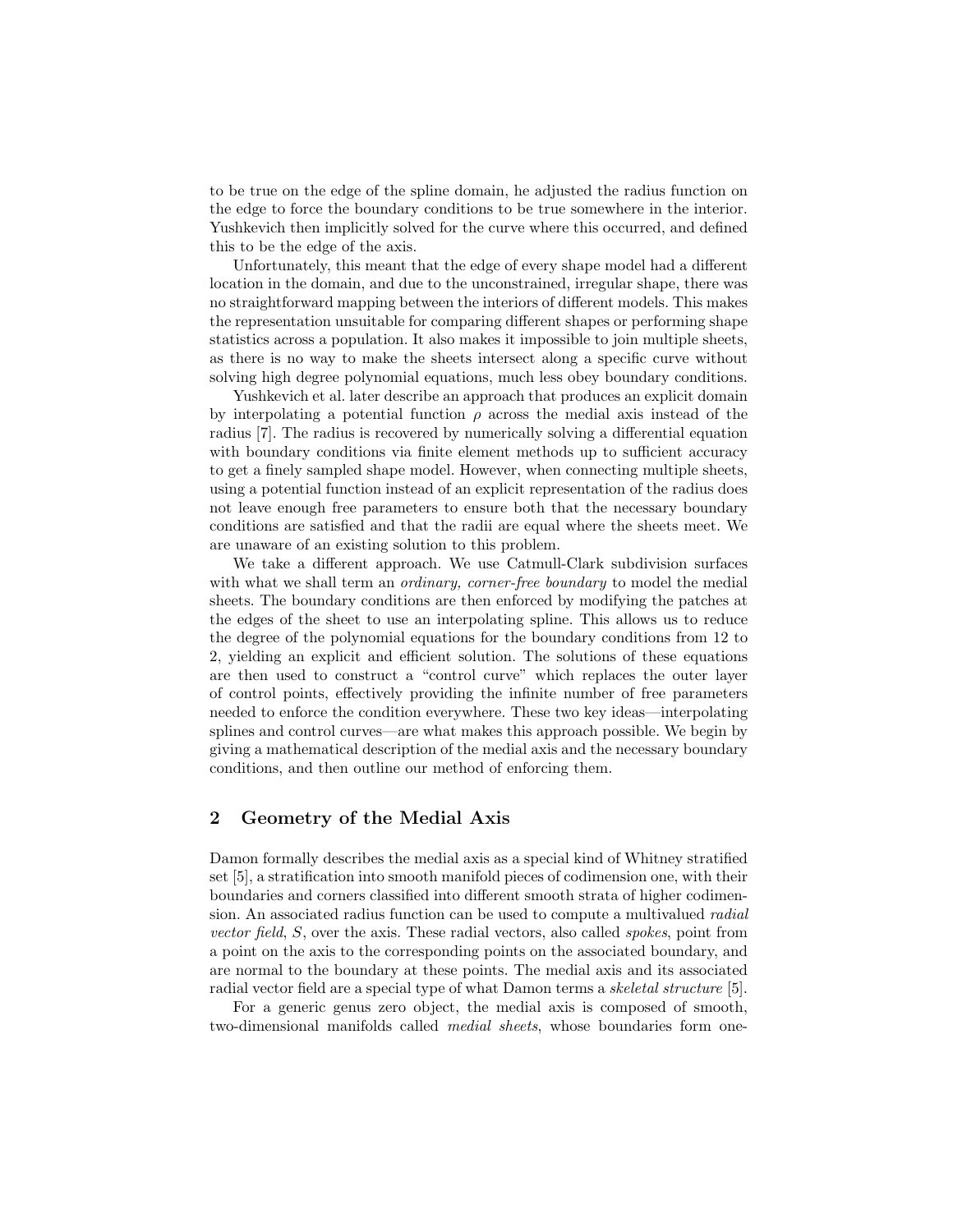dimensional curves called edge curves. Three sheets may be connected via a smooth one-dimensional curve called a *branch curve*. Branch curves end when they intersect an edge curve of one of the three sheets, at a fin creation point. Finally, four branch curves joining six medial sheets may intersect at a six-junction point. These are all of the singularities that may occur in three dimensions [4]. We will address them all in this work, except for six-junction points.

On a medial sheet's interior, there are exactly two values of the radial vector field, one pointing out from each side. Denoting the field  $S$  in terms of the radius and a unit radial vector field,  $S = rU$ , the two values of U at each smooth point and the corresponding points on the associated boundary are given by

$$
U^{\pm} = -\nabla r \pm \sqrt{1 - ||\nabla r||^2} \cdot \mathcal{N} . \qquad \mathcal{B} = m + rU \qquad (1)
$$

Here  $\mathcal N$  is the unit normal vector for the medial sheet, and  $\nabla r$  is the Riemannian *gradient* defined on the manifold. Let  $m(u, v)$  be a local parameterization of the manifold and  $\mathbf{I}_m$  its first fundamental form. Then  $\nabla r$  is given by

$$
\nabla r \triangleq \begin{bmatrix} m_u \ m_v \end{bmatrix} \mathbf{I}_m^{-1} \begin{bmatrix} r_u \\ r_v \end{bmatrix} , \quad \mathbf{I}_m \triangleq \begin{bmatrix} E_m \ F_m \\ F_m \ G_m \end{bmatrix} \triangleq \begin{bmatrix} m_u \cdot m_u \ m_v \cdot m_u \\ m_v \cdot m_u \ m_v \cdot m_v \end{bmatrix} . \tag{2}
$$

These radial vectors are arranged symmetrically about the tangent plane. One can see that the vector  $U^+ + U^-$  points in the  $-\nabla r$  direction, which is tangent to the medial sheet, and  $U^+ - U^-$  points in the normal direction.

The values at singular points are obtained by smooth extension from the locally neighboring medial sheets. Along the edge of a medial sheet, the top spokes must meet the bottom spokes, or the surface will not be closed. As can be seen from the coefficient of  $N$  in (1), this occurs precisely when

$$
\|\nabla r\| = 1\tag{3}
$$

This "edge constraint" makes the normal component zero and the tangential components equal. Everywhere else on the medial axis,  $\|\nabla r\| < 1$  must hold.

Along a branch curve, if one has three medial sheets  $m^{(i)}$  oriented so that the bottom of one is adjacent to the top of the next, then the restriction becomes [3]

$$
\nabla r^{(i \oplus 2)} - \nabla r^{(i \oplus 1)} = \mathcal{N}^{(i)} \cdot \sqrt{1 - ||\nabla r^{(i)}||^2} , \qquad (4)
$$

where  $\oplus$  denotes addition modulo 3. At fin creation points,  $\|\nabla r^{(i)}\|$  goes to 1 for one of the sheets, causing the constraint in (4) to disappear.

A medial axis  $(m, r)$  which satisfies these boundary conditions will be closed, but there may be singularities on the reconstructed boundary itself, causing kinks and overfoldings. These occur in areas of concave curvature, where the radius extends "too far" into the concavity. Damon outlines a set of conditions to check which ensure no such illegalities occur [5]. They are based on the *radial shape* operator,  $S_{\text{rad}}$ , and a related *edge shape operator*,  $S_E$ , which measure the change in  $U$  for an infinitesimal step along a medial sheet. The radial shape operator is not a shape operator in the traditional differential geometric sense, but it is a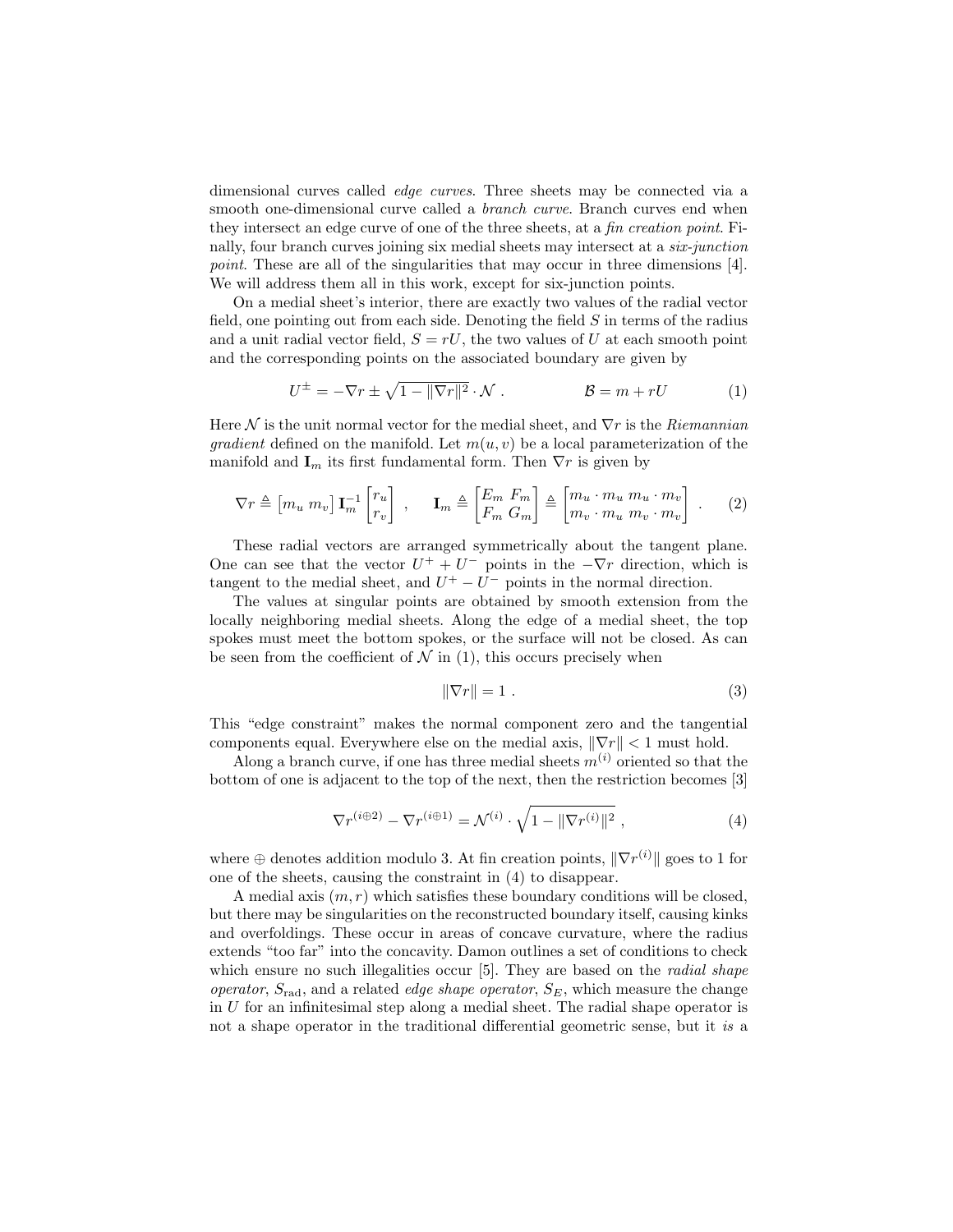linear operator on the tangent space of m, although not necessarily self-adjoint. A matrix representation can be computed from second derivatives of  $m$  and  $r$ , and its eigenvalues, called the principal radial curvatures, can be used to check for overfolding of the boundary. When combined with a measure defined on the medial axis, it can also be used to compute skeletal integrals over the boundary or interior of the object in medial coordinates [8]. One of the advantages of a continuous representation is that this  $S_{\text{rad}}$  can be computed analytically.

## 3 Catmull-Clark Subdivision on the Medial Axis

Catmull-Clark subdivision surfaces are a generalization of B-spline knot insertion to meshes of arbitrary topology [9]. They were initially created as a graphics primitive to represent the boundary of closed objects. A continuous surface, called the limit surface, is created from an initial, discrete mesh by recursive subdivision. After the first level of subdivision, all of the faces are quadrilaterals, and every new vertex will have valence four.

Any vertex of valence four is thus called an *ordinary* vertex, while the remaining vertices are *extraordinary*. After the second level of subdivision, every face has at most one extraordinary vertex. Away from an extraordinary vertex, the limit surface behaves exactly like a B-spline patch, and thus the surface and its derivatives can be evaluated efficiently at arbitrary points. Stam showed how, with some one-time setup, the limit surface could also be efficiently evaluated near an extraordinary vertex [10].

Catmull-Clark surfaces are everywhere  $C<sup>2</sup>$  continuous, except at extraordinary vertices, where they are  $C^1$  continuous.  $C^1$  continuity ensures that  $\nabla r$ , and thus the spoke field, are continuous everywhere. Since the spoke field is normal to the boundary, a continuous spoke field will generate a  $G<sup>1</sup>$  continuous boundary.  $C<sup>2</sup>$  continuity everywhere except on a set of measure zero ensures that we can compute  $S_{rad}$  almost everywhere, and thus can check for illegalities and compute medial integrals. Subdivision surfaces are also appealing because they offer local control. That is, a control point only influences a small local region of the surface surrounding it, instead of the whole surface. This becomes advantageous when trying to fit a model to an image, since the derivative of most points on the boundary with respect to one of the parameters is zero.

Originally restricted to closed surfaces, there have been several strategies for handling meshes with edges and creases. Initially, Hoppe et al. proposed a set of rules for triangular subdivision surfaces [11], which have a straightforward adaptation to quadrilateral subdivision surfaces—including Catmull-Clark surfaces—as described by, e.g., DeRose et al. [12] and Warren and Schaeffer [13]. The latter also describe a simple method of implementing these rules, however neither proved that the rules produced  $C<sup>1</sup>$  limit surfaces. A set of rules that are provably  $C^1$  everywhere were proposed by Biermann et al., addressing problems with extraordinary edge vertices and convex and concave corners [14].

For simplicity, we require that the edge of the mesh contain only ordinary vertices (which will be valence three, not four). For reasons that will become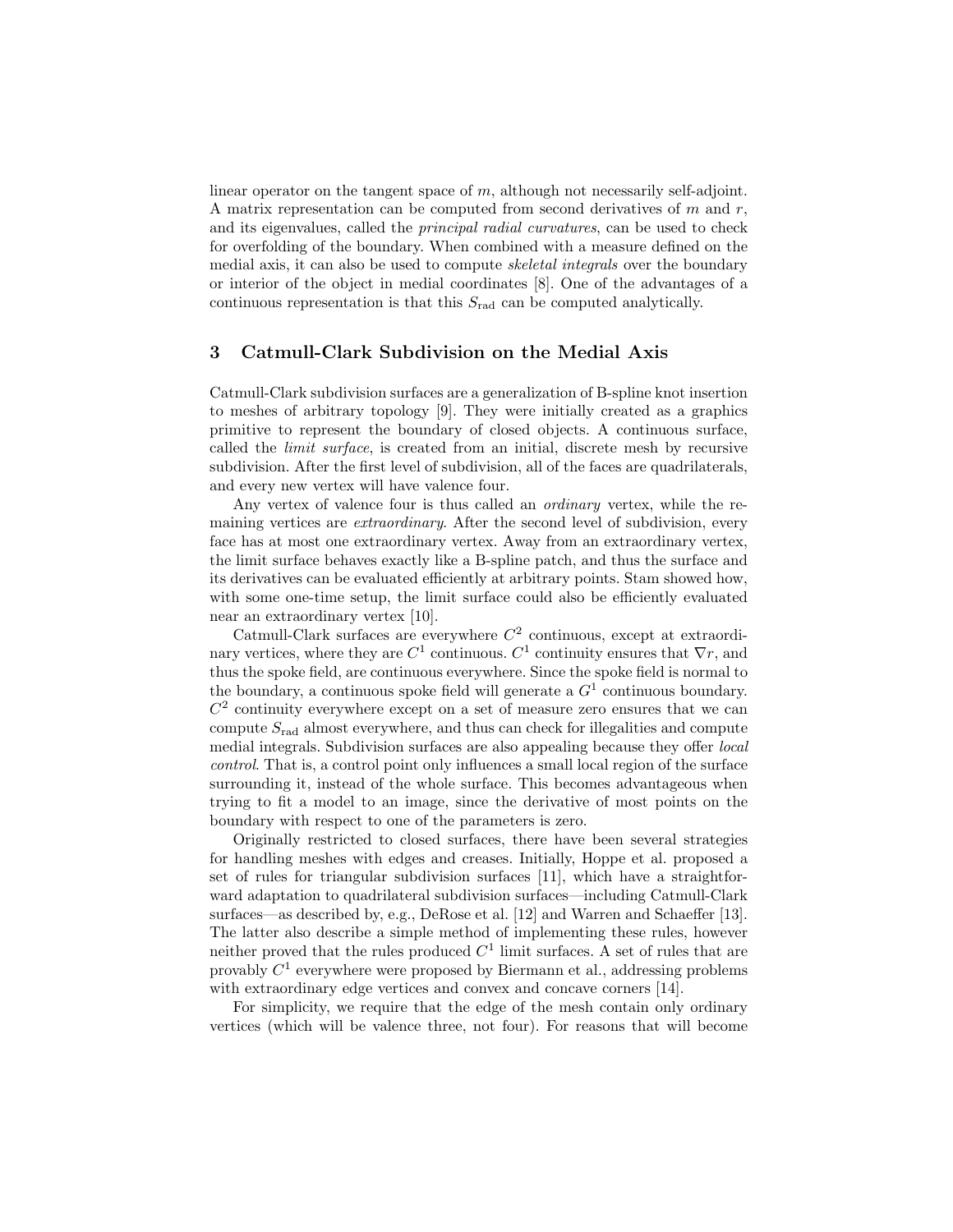clear in the next section, we also disallow corners, i.e., no two adjacent edges on a crease or edge curve can belong to the same face. Besides being a practical requirement, eliminating corners is also desirable for many of the objects we wish to model. Under these restrictions, all of the previous rules for handling edges and creases are identical. They effectively cause the edge of the mesh to be interpolated as a one-dimensional B-spline curve, unaffected by other control points in the interior of the mesh. This makes joining three medial sheets along a branch curve straightforward. At a fin creation point, the fin still ends in a corner and a dart vertex is used to merge the crease smoothly into the surface.



Fig. 1. A continuous medial model defined on a mesh with ordinary, corner-free boundary, depicting a healthy left lateral ventricle. (a) The mesh, medial axis, and radial vector field. (b) The enclosing boundary.

We call the result a mesh with ordinary, corner-free boundary. We perform two levels of subdivision, and then construct B-spline patches, except near extraordinary vertices, which are handled via Stam's evaluation method. The next two sections address patches adjacent to an edge or branch curve.

## 4 Edge Patches

First, we address patches along the edge of a medial sheet. Without loss of generality, we assume the edge lies along the line  $u = 0$ , as illustrated in Figure 2(a).

A full  $4 \times 4$  matrix of B-spline control points **P** that interpolate the limit surface  $\mathcal{M} \triangleq (m, r)$  of this patch for both m and r can be constructed by adding  $P_{0,j}$  points out past the boundary, where<sup>3</sup>  $P_{0,j} \triangleq 2P_{1,j} - P_{2,j}$ . Then the local portion of the medial locus is defined by the equation

$$
\mathcal{M}(u,v) \triangleq [1 \ u \ u^2 \ u^3] \ \mathbf{B} \mathbf{P} \mathbf{B}^T [1 \ v \ v^2 \ v^3]^T , \quad \mathbf{B} \triangleq \frac{1}{6} \begin{bmatrix} 1 & 4 & 1 & 0 \\ -3 & 0 & 3 & 0 \\ 3 & -6 & 3 & 0 \\ -1 & 3 & -3 & 1 \end{bmatrix} .
$$
 (5)

The medial sheet  $m$  is interpolated as usual, but in order to enforce the edge condition (3) along this edge, we interpolate r using a *control curve*  $r_0(v)$  instead

<sup>&</sup>lt;sup>3</sup> Using  $P_{0,j} \triangleq \frac{1}{2}(P_{1,j} + P_{2,j})$  and replacing  $P_{1,j}$  with  $\tilde{P}_{1,j} \triangleq \frac{11}{8}P_{1,j} - \frac{3}{8}P_{2,j}$  helps prevent the right side of the patch from overfolding, at the cost of a small modification to the neighboring patch, while interpolating the same  $u = 0$  edge.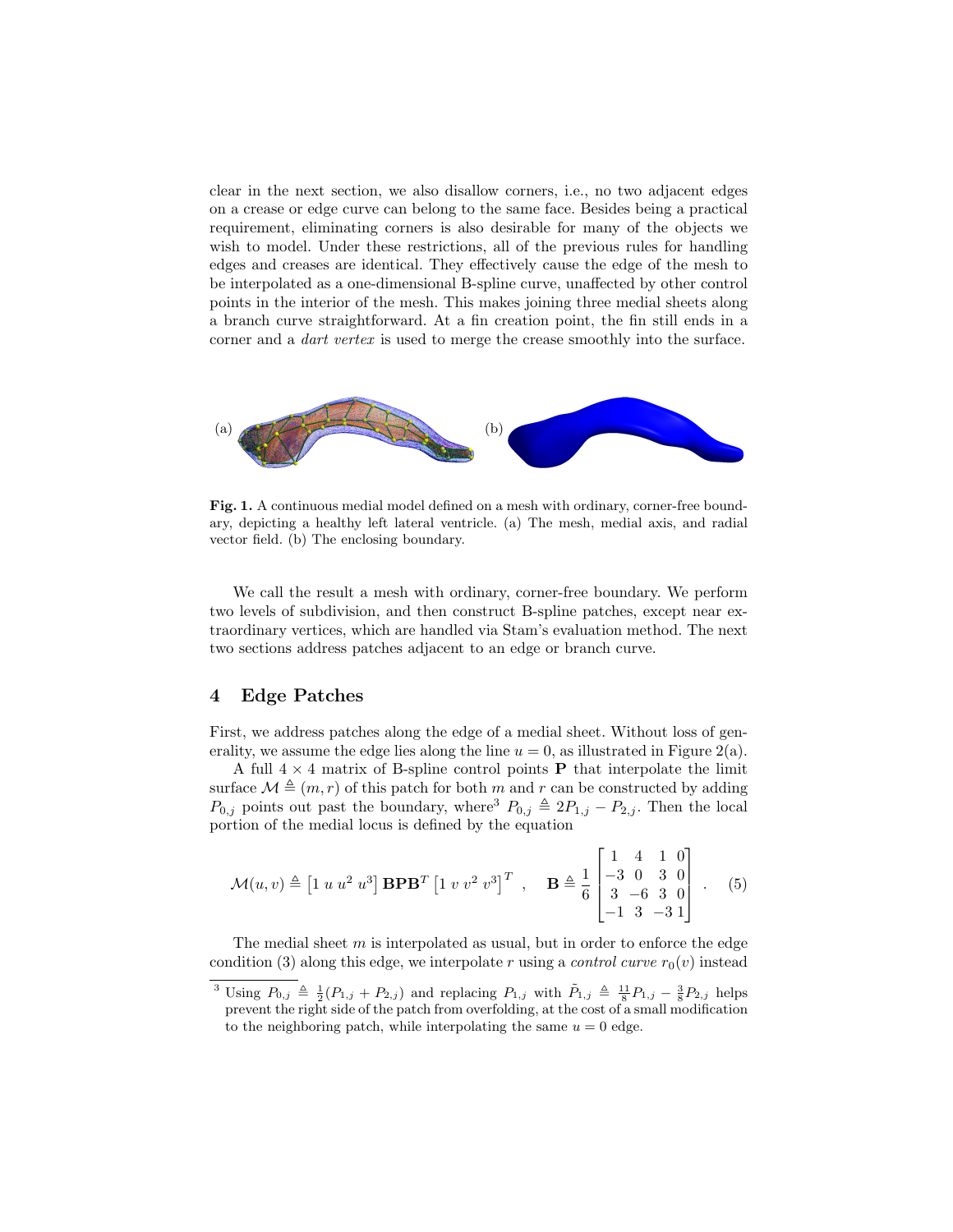

Fig. 2. (a) The control curve,  $r_0(v)$ , on an edge patch. (b) An example of interpolated edge patches and their associated boundary.

of a few isolated control points. This lets us ensure the condition holds at every point on the edge, which would not be possible with only a finite number of control point values as free parameters. It is important to emphasize that this curve does not represent a set of parameters explicitly defined by the modeler, but is implicitly defined by the boundary condition.

Unfortunately, the use of such a curve makes the interpolation fundamentally asymmetric with respect to the two variables  $u$  and  $v$ . We must first interpolate in the  $v$  direction, obtaining new control points for a spline in  $u$ . Then, we use a change of basis to convert the spline in  $u$  to an *interpolating spline*, which passes through its control points. Finally, we replace the control point on the left with the point from our control curve, and perform interpolation in the u direction. Because of this asymmetry, we cannot, for example, add a control curve to both the  $u = 0$  and  $v = 0$  edges of the same patch, which is why we disallow corners on the edge of the mesh.

The particular interpolating spline we use is the  $C<sup>1</sup>$  Catmull-Rom spline. We perform the change of basis by modifying the spline defined above. Replacing  $BP$  in equation (5) by  $\mathbb{CP}'$ , we use a new set of control points,  $P'$ , given by

$$
\mathbf{P}' \triangleq \mathbf{C}^{-1} \mathbf{B} \mathbf{P} , \qquad \qquad \mathbf{C} \triangleq \frac{1}{2} \begin{bmatrix} 0 & 2 & 0 & 0 \\ -1 & 0 & 1 & 0 \\ 2 & -5 & 4 & -1 \\ -1 & 3 & -3 & 1 \end{bmatrix} . \tag{6}
$$

Now, we can replace the row  $P'_{0,j}$  with our control curve, and the result will still pass through the limit surface at either end of the patch. Furthermore, note that  $P'_{0,j}$  has no influence on the derivative with respect to u on the right edge of the patch. Hence, whatever we use for a control curve, we will retain  $C<sup>1</sup>$ continuity along the right edge. We now derive an equation for the control curve, and show that we also retain  $C<sup>1</sup>$  continuity along the top and bottom edges.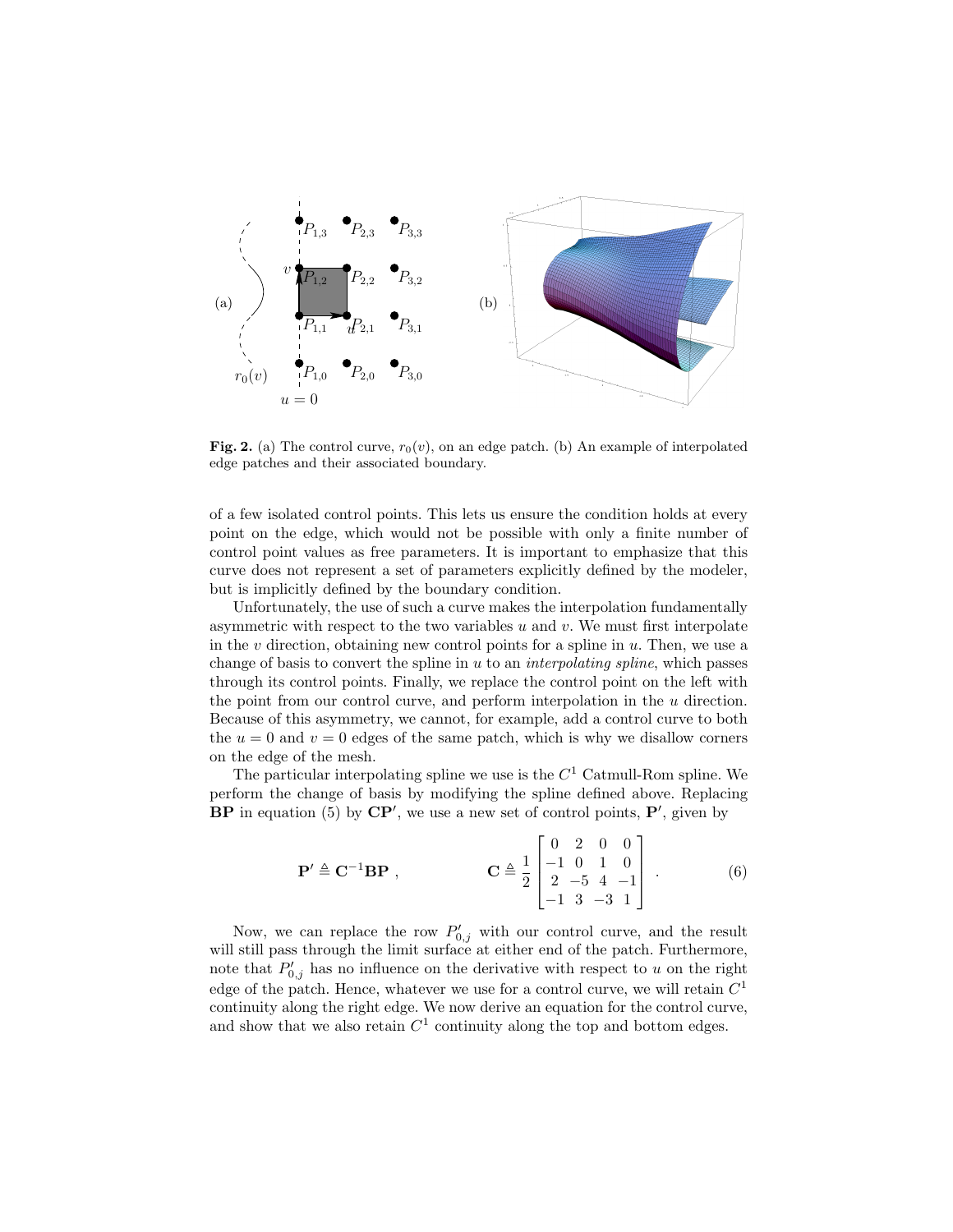## 4.1 Solving for  $r_u(0, v)$

In order to ensure that the top and bottom spokes meet, we proceed to enforce the constraint in (3). With some algebra, we can decompose  $\nabla r$  into a component in the  $m_v$  direction and a component in the  $m_v \times (m_u \times m_v)$  direction:

$$
\nabla_r^{(v)} = \frac{r_v}{\sqrt{G_m}} \ , \qquad \nabla_r^{(\perp v)} = \frac{r_u G_m - r_v F_m}{\sqrt{G_m (E_m G_m - F_m^2)}} \ . \tag{7}
$$

Now, we hold  $m_u(0, v)$ ,  $m_v(0, v)$ , and  $r_v(0, v)$  fixed, and solve for  $r_u(0, v)$ . The key observation is that using a spline interpolative in u means that  $r(0, v)$ , and hence  $r_v(0, v)$ , is completely determined by the control points  $P'_{1,j}$  along the edge. In particular, they do not depend on the values of our unknown control curve. Then substituting (7) into (3) and solving for  $r_u$  produces

$$
r_u = \frac{1}{G_m} \left( r_v F_m \pm \sqrt{(G_m - r_v^2)(E_m G_m - F_m^2)} \right) . \tag{8}
$$

There are two possible solutions, one of which corresponds to spokes along the crest pointing outward from the medial sheet, and the other corresponding to spokes pointing inwards. The latter is clearly illegal for a Blum medial axis, but as we can see by substituting (8) into (7), the sign of the component perpendicular to  $m<sub>v</sub>$  is determined entirely by the sign of the square root term. The plus solution always corresponds to outward-pointing spokes.

#### 4.2 The Complete Control Curve

Now, given  $r_u(0, v)$ , it is a simple matter to solve for the value of the control curve  $r_0(v)$  that produces this derivative. Let  $r_1(v)$ ,  $r_2(v)$ , and  $r_3(v)$  be the interpolation of the three lines of ordinary control points in the  $v$  direction:

$$
r_i(v) \triangleq [P'_{i,0} P'_{i,1} P'_{i,2} P'_{i,3}] \mathbf{B}^T [1 \ v \ v^2 \ v^3]^T , \qquad i = 1...3 . \qquad (9)
$$

Then solving for  $r_0(v)$  in terms of  $r_i(v)$  yields

$$
r_0(v) = \frac{1}{C_{1,0}} \left( r_u(0, v) - C_{1,1} r_1(v) - C_{1,2} r_2(v) - C_{1,3} r_3(v) \right) ,\qquad(10)
$$

where  $C_{i,j}$  is the (0-indexed) i, jth element of C. It is important to emphasize that this formulation only works for interpolating splines, since otherwise  $r_u(0, v)$ would not be independent of  $r_0(v)$  in the right-hand side of (10).

Note that  $r_0(v)$  is a function of  $m_u(0, v)$ ,  $m_v(0, v)$ , and  $r_v(0, v)$  only. As these are all first derivatives of functions obtained from B-spline interpolation, they are  $C^1$  across patches, and hence so is  $r_0(v)$ . This ensures that  $r(u, v)$  is  $C^1$  with neighboring patches along the top and bottom edges, as well as the right edge. In practice, we can regain  $C<sup>2</sup>$  continuity on the right by using a fourth-order  $C<sup>2</sup>$  interpolating cubic spline (omitted for brevity). Such a spline even contains enough free parameters to enforce a second boundary condition on the same edge, although we do not make use of that in this work.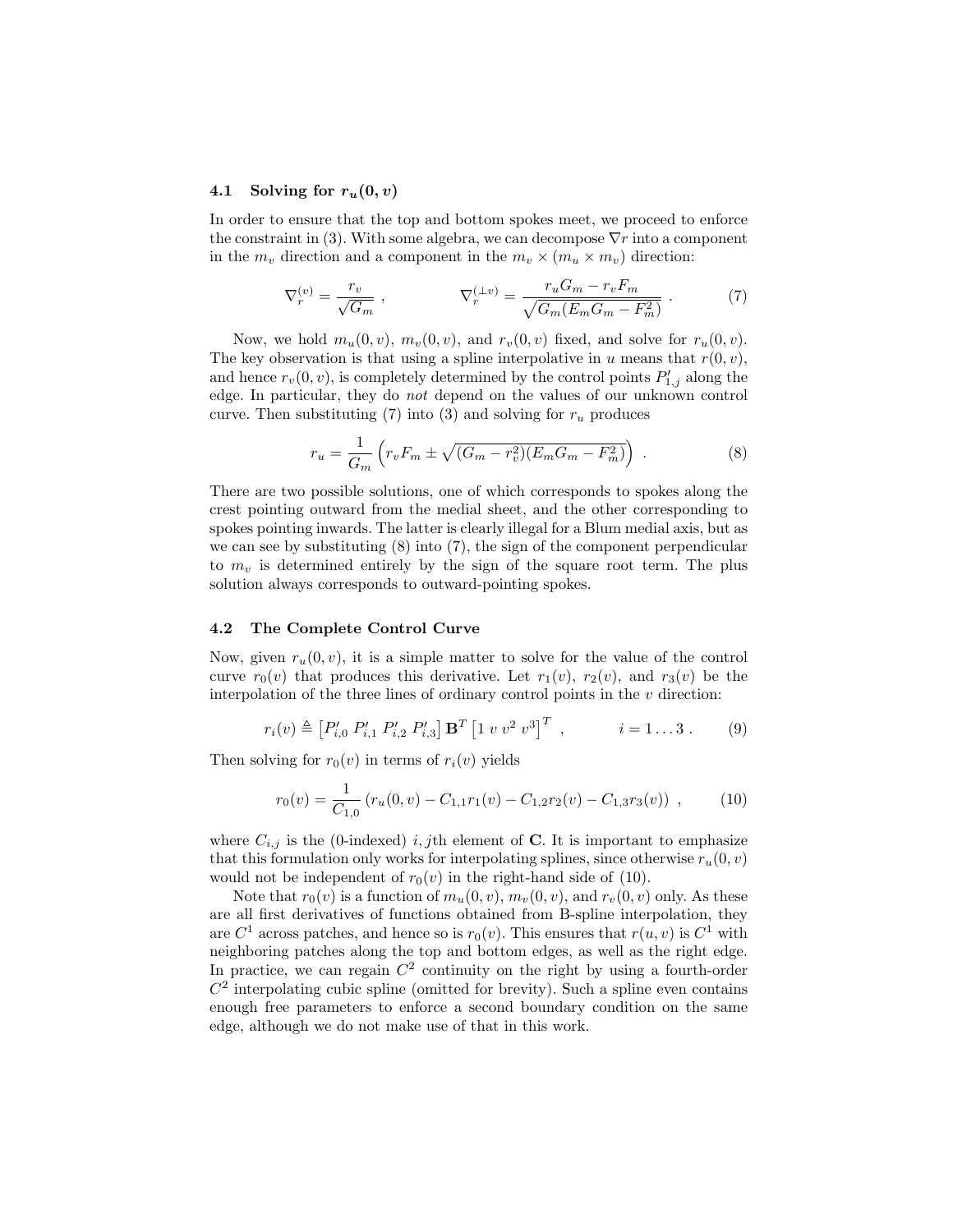# 5 Branch Curve Patches

Although (4) is a succinct expression of the boundary conditions along a branch curve, it is not obvious how they should be enforced. We motivate the solution with a geometric approach. Without loss of generality, we assume our three patches are oriented so that they meet at the  $u = 0$  curve in each. Then  $r_v$  and  $G_m$  are the same in each patch, and hence so is  $\nabla r^{(v)}$ .

Now, since all three  $\mathcal{N}^{(i)}$ s are perpendicular to  $m_v$ , they lie in the same plane, and hence so do the endpoints of  $\nabla r^{(i)}$  and  $U^{(i)\pm}$ . We project everything into this plane, as illustrated in Figure  $3(a)$ . As one can see, the sums of the angles  $\theta^{(i)}$  must be  $\pi$ , and the in-plane components of the tangent vectors  $m_u^{(i)}$  must bisect these angles. This provides a full set of geometric constraints.



Fig. 3. (a) The cross-section of a branch curve, with  $m<sub>v</sub>$  pointing out of the page. (b) An example of the interpolated patches near a fin creation point.

#### 5.1 Away From Fin Creation Points

Away from a fin creation point, we can enforce these constraints by noting that  $\nabla r^{(\perp v,i)} \propto \cos \theta^{(i)}$ . Let  $\phi^{(i)}$  be the counter-clockwise angle between the in-plane components of the tangent vectors  $m_u^{(i)}$  and  $m_u^{(i+1)}$ , so  $\phi^{(i)} = \theta^{(i)} + \theta^{(i+1)}$ . Then solving for  $\theta^{(i)}$  and  $\nabla r^{(\perp v,i)}$  gives

$$
\theta^{(i)} = \frac{1}{2} (\phi^{(i)} + \phi^{(i \oplus 2)} - \phi^{(i \oplus 1)}) , \qquad \nabla r^{(\perp v, i)} = -\sqrt{1 - \frac{r_v^2}{G_m}} \cos \theta^{(i)} . \tag{11}
$$

These constraints can be enforced with a control curve exactly as in Section 4.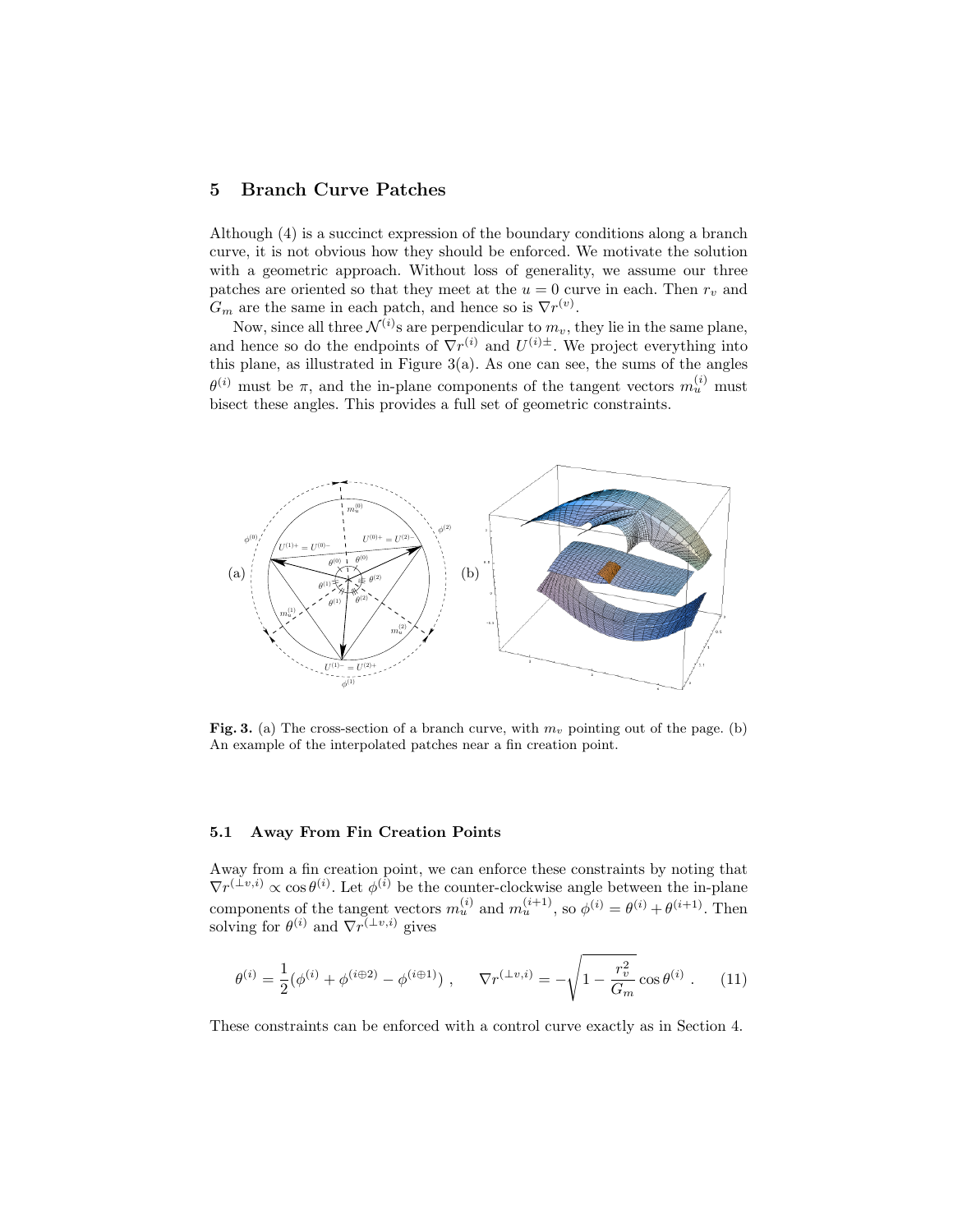## 5.2 At a Fin Creation Point

Catmull-Clark subdivision does not produce B-spline patches around a dart vertex, but after the first two levels of subdivision, we approximate the medial surface with B-spline patches that interpolate the same branch curve. Without loss of generality, we will assume  $m^{(0)}$  is the fin patch. At the fin point itself, we adjust  $r_u^{(0)}(0,0)$  while holding  $r^{(0)}(0, v)$  fixed so that  $\|\nabla r^{(0)}\| = 1$  at  $(0, 0)$ . Since this is a constraint at just one point, this is easily done by adjusting control points. We also note that we can rotate  $m_u^{(i)}$  around  $m_v$  arbitrarily without affecting  $\|\nabla r^{(i)}\|$ . Thus, we rotate  $m_u^{(0)}(0,0)$  around  $m_v$  until  $U^{(0)-}$  and  $U^{(1)+}$ coincide. This can also be done without affecting  $m^{(0)}(0, v)$  by adjusting control points. We now enforce the  $\|\nabla r^{(0)}\| = 1$  condition on the entire  $v = 0$  edge as normal. However, this prevents us from using a control curve along the other edge. Hence, we hold the values of  $r_u^{(0)}(0, v)$  and  $m_u^{(0)}(0, v)$  fixed.

This fixes  $\theta^{(0)}$ , so we adjust  $\theta^{(1)}$  and  $\theta^{(2)}$ . Let  $\theta^{(1)} = \phi^{(0)} - \theta^{(0)} - \alpha$  and  $\theta^{(2)} = \phi^{(2)} - \theta^{(0)} - \beta$ . We require  $\theta^{(0)} + \theta^{(1)} + \theta^{(2)} = \pi$  and for a second constraint choose  $\alpha \phi^{(2)} = \beta \phi^{(0)}$ , yielding

$$
\alpha = \phi^{(0)} \cdot \frac{\phi^{(0)} + \phi^{(2)} - \pi - \theta^{(0)}}{\phi^{(0)} + \phi^{(2)}}, \quad \beta = \phi^{(2)} \cdot \frac{\phi^{(0)} + \phi^{(2)} - \pi - \theta^{(0)}}{\phi^{(0)} + \phi^{(2)}}.
$$
 (12)

To make the tangent planes form the correct angles between them, we rotate  $m_u^{(1)}$  by  $\alpha$  and  $m_u^{(2)}$  by  $-\beta$  around  $m_v$ . This can be accomplished with a control curve in a way exactly analogous to the procedure in Section 4.2 for  $r_u$ .

At the fin creation point,  $\phi^{(0)}(0) + \phi^{(2)}(0) = \pi$  and  $\theta^{(0)}(0) = 0$ , so  $\alpha(0) =$  $\beta(0) = 0$ . However, to ensure  $C^1$  continuity, we require  $\alpha_v(0) = \beta_v(0) = 0$ . This occurs precisely when  $\phi_v^{(0)}(0) + \phi_v^{(2)}(0) + \theta_v^{(0)}(0) = 0$ . Since  $\phi^{(0)} + \phi^{(2)} = \pi$  past the fin creation point, and these are functions of the unrotated  $m^{(i)}$ s, which join the rest of the surface with  $C^2$  continuity at  $v = 0$ , this implies  $\phi_v^{(0)}(0) + \phi_v^{(2)}(0) = 0$ , and hence  $\theta_v^{(0)}(0) = 0$  must hold. This can be enforced by adjusting control points to modify  $r_{uu}^{(0)}(0,0)$  so that  $\frac{\partial ||\nabla r||^2}{\partial v} = 0$  at the fin creation point, while holding  $r_u^{(0)}(0,0)$  and  $r^{(0)}(0, v)$  fixed.

To transition between the procedure at a fin creation point and the procedure elsewhere on the branch curve, we smoothly blend between the two strategies in an adjacent patch using the weight function  $\omega(v) = 1 - 3v^2 + 2v^3$ . Note that  $\omega(0) = 1, \omega(1) = 0$ , and  $\omega_v(0) = \omega_v(1) = 0$ . Then in the transition region we use

$$
\theta^{(i)} = \omega \cdot \theta_{\text{fin}}^{(i)} + (1 - \omega) \cdot \theta_{\text{branch}}^{(i)}, \qquad \alpha = \omega \cdot \alpha_{\text{fin}} , \qquad \beta = \omega \cdot \beta_{\text{fin}} . \tag{13}
$$

## 6 Conclusion

We have presented a generative shape model using the medial axis in three dimensions. It is based on cubic splines defined on subdivision surfaces, and so can be implemented efficiently. It is the first such model to support branching. In future work, we also plan to incorporate six-junction points.